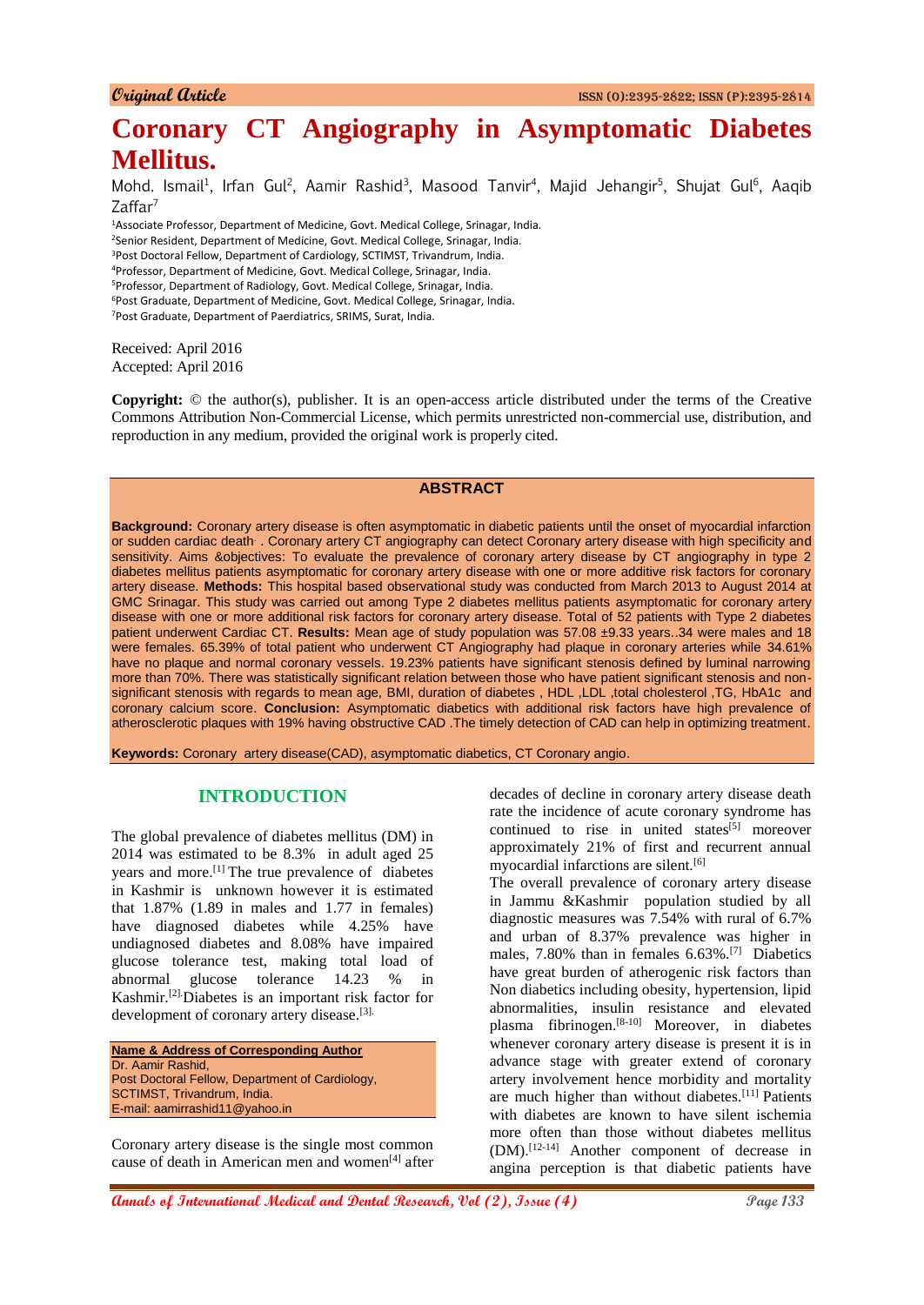prolongation of angina perceptual threshold during exercise testing that is time from onset of ischemic changes on electrocardiogram to onset of angina.<sup>[15]</sup> The longer the threshold, greater the exercise capacity and more severe the ischemia. The multivessel coronary artery disease is also common in asymptomatic patients with type 2 diabetes mellitus (DM), particularly those with two or more coronary risk factors other than diabetes; hence, a strategy for early screening and treatment will considerably reduce the mortality and morbidity associated with coronary artery disease in asymptomatic diabetics. Coronary artery disease is often asymptomatic in diabetic patients until the onset of myocardial infarction or sudden cardiac death.<sup>[16]</sup> As a consequence diabetic patients have more extensive coronary atherosclerosis and their epicardial vessels are less amenable to intervention treatment compared with the non-diabetic population.<sup>[17-19]</sup> Furthermore asymptomatic patients may have coronary anatomy that does not permit optimal outcome with PCI or CABG. This is more likely to occur in patients with two or more other cardiovascular risk factors.[20] This had led to increased emphasis on primary prevention of arteriosclerotic cardiovascular disease in diabetics. Different tests cannot predict accurately who are the diabetic patients who will develop a coronary event, thus American College of Cardiology (ACC) /American Diabetic Association (ADA) recommends that cardiac testing to be done irrespective of presence of coronary artery disease symptoms in diabetics with two or more risk factors.[21] Coronary angiography though regarded as the golden standard for evaluation of CAD but is invasive & it cannot depict the type of plaque. However multi detector CT (MDCT) angiography can accurately determine plaque composition and asses degree of luminal narrowing in addition it also gives information regards condition of vessel wall and plaque burden by detecting plaques with positive remodeling. The coronary artery CT angiography (CACT) allows a quick non-invasive imaging for coronary artery disease at an early stage. CAD should be ruled out in patients with low to intermediate risk for coronary artery disease this is especially helpful in patients who are unable to undergo invasive coronary angiography or who are at risk for the procedure.<sup>[22]</sup> In asymptomatic diabetics Coronary artery CT angiography can detect stenosis with high specificity and sensitivity. The scanning time to acquire a three-dimensional dataset of the entire heart can take as little as 5 seconds. The diagnostic accuracy of multi-slice computed tomography angiography is similar in diabetic and non-diabetic individuals.[23] Importantly negative predictive value of multi-slice computed tomography angiography in diabetes was to be found  $98\% - 100\%$ .<sup>[24]</sup> Thus, results on the use of non-invasive multi-slice computed tomography

angiography for coronary heart disease screening and as a prognostic indicator in the diabetic population appear promising but further studies in larger population groups are needed. Multi-slice computed tomography angiography has good sensitivity, specificity and negative predictive value for identification of coronary heart disease in diabetic patients.

#### **Aims & Objectives:**

To evaluate the prevalence of coronary artery disease by CT angiography in type 2 diabetes mellitus patients asymptomatic for coronary artery disease with one or more additive risk factors for coronary artery disease.

## **MATERIALS AND METHODS**

This hospital based observational study was conducted from March 2013 to August 2014 at GMC Srinagar. This study was carried out among Type 2 diabetes mellitus patients asymptomatic for coronary artery disease with one or more additional risk factors for coronary artery disease.

#### **Inclusion Criteria**

- 1. Type 2 diabetes mellitus
- 2. Age more than 40 years
- 3. Normal kidney function test

#### **Exclusion criteria**

- 1. Angina pectoris or its equivalent.
- 2. History of myocardial infarction, heart failure or percutaneous coronary intervention or coronary bypass craft surgery.
- 3. ECG showing evidences of old Q wave infarcts, LBBB or ST-T wave changes.
- 4. Significant arrhythmias.
- 5. Hepatic failure.
- *6.* Allergy to x-ray contrast media.

Total of 52 patients with Type 2 diabetes were taken for study. In all selected patient Cardiac CT was performed on 128 slice (Siemens Somatom Definition AS/AS+ with fast care scanner), using prospective ECG gating. Premedication in form of 50 mg or 100 mg metoprolol were administered based on body mass and basal heart rate to maintain stability of cardiac rhythm (heart rate less than 70) for patient who demonstrates heart rate variability one hour before the study. A low dose, non-contrast calcium scoring examination was done in all the patients before coronary CT is done. After adequate intra venous access, a coronary CT angiography scan was performed, beginning at 2cm above the most superior point in left anterior descending cardiac artery and extending 1-2 cm below the cardiac apex. The subjects were instructed to maintain an inspiratory breath-hold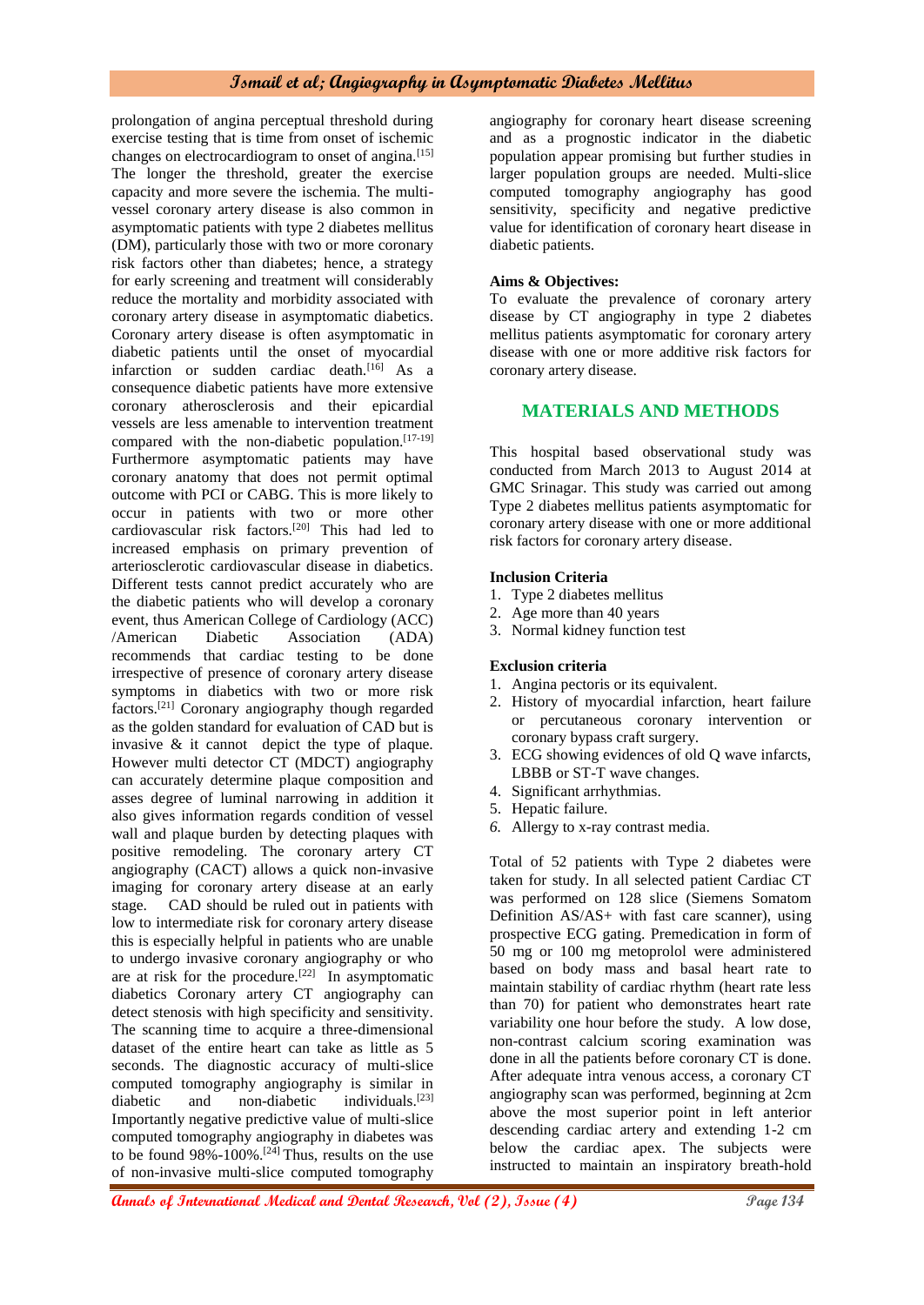during which CT data and ECG trace were acquired. Left and right coronary arteries were divided into 15 segments and plaques were classified as calcified plaque (plaques with higher CT density than contrast enhancing lumen, Non calcified plaques plaques with lower CT calcified plaques(plaques with lower CT attenuation then contrast enhanced lumen without any calcification and mixed type consisting of calcified and non-calcified .subject without coronary plaques were considered normal .CACT angiography was carefully examined for evidences of early signs of coronary artery disease (CAD) defined as presence of athermanous plaques in coronary which could be clearly distinguish from the vessel lumen, with or without luminal reduction and significant coronary artery disease (defined as stenosis of more than 70% in coronary artery lumen).

#### **RESULTS**

A total of 52 diabetic individuals who were asymptomatic for CAD were studied .Mean age 0f study population was  $57.08 \pm 9.33$  years which ranges from 40 to 80 years .34 were males and 18 were females. Our study consists of both rural and urban population. 55.8% of study population was rural and 44.2% were urban residents. Mean body mass index of study population was  $27.51 \pm 2.867$ which ranged from 18 normal BMI to morbid obesity with BMI more than 30 .In our study population 32.7% both male as well as female have current smoking history while 67.3 % have no history of current smoking .our study population 82.7% both male and female were hypertensive while as 17.3% were normotensive. In our study family history of heart disease in form of heart disease in blood relation at early age 55 year in male relative and 65 year in female relative was present in 13.5%. This study consists of diabetic diagnosed first time to those who have diabetes from more than 15 year. Mean duration of diabetes of study group was 6.18±3.209 years.

| <b>Table 1:</b> Lipid & Glycemic profile of patients |       |           |  |  |  |
|------------------------------------------------------|-------|-----------|--|--|--|
| <b>Biochemical parameter</b>                         | Mean  | <b>SD</b> |  |  |  |
| LDL                                                  | 125.5 | 11.3      |  |  |  |
| <b>HDL</b>                                           | 46    | 4.67      |  |  |  |
| TC                                                   | 184   | 14.5      |  |  |  |
| TG                                                   | 172.5 | 14.57     |  |  |  |
| HBA1C                                                | 7.1   | 1.04      |  |  |  |
| <b>BUN</b>                                           | 12.9  | 3.5       |  |  |  |
| Creat                                                | 1.1   | 0.2       |  |  |  |
| BS(F)                                                | 157   | 18.7      |  |  |  |

In 52 diabetic patients who were enrolled in study mostly 75% were on oral hypoglycemia agents, 5.77% were on insulin and 11.53% were on combination of insulin and oral hypoglycemia agents and only 7.65% were dietary and life style management for diabetes. Various biochemical parameter of lipid profile and glycemic control shown in [Table 1].

Non-contrast calcium scoring examination showed coronary artery calcium score of zero in 28.8% of subject 0.1-100 in 51.9% 100 -400 in 11.5% and more than 400 in 7.7% of study population In our study we found that mean coronary artery score  $(CACS)$  was 74.8 $\pm$ 127.7 angstrom units with range from 0 to >400 .On cardiac CT angiography 65.39% of total patient who underwent CT Angiography had plaque in coronary arteries while 34.61% have no plaque and normal coronary vessels Total of 92 plaques were present in 34 diabetic patient out of 52 patient who underwent CT angiography and out of 92 plaques 33.7% were calcified 19.6% were non calcified while most of plaques 46.7% were mixed type. After analysis of CT angiography 19.23% patient have significant stenosis defined by luminal narrowing more than 70% and 34.61% of patient are disease free i.e. normal lumen and 46.15 % have luminal stenosis less than 70%. Left anterior descending artery was most commonly involved in-patient who had significant stenosis (66.66%) while right circumflex was involved in 33.33% of patients. Single vessel was involved in most of patient with significant stenosis in 80% while in 20% two vessel were involved.<0.001. There is also statistically significant relation of coronary calcium score and age p value 0.001. There was statistically significant relation between those who had athermanous plaques in coronary vessels and those who have no plaques with respect to body mass index ,duration of diabetes, HDL and highly significant with CACS as shown in [Table 2] . There was statistically significant relation between those who have patient significant stenosis and non-significant stenosis with regards to mean age ,BMI ,duration of diabetes, HDL, LDL, total cholesterol, TG, HbA1c and coronary calcium score ,there is also statistically significant relation of stenosis and prevalence of coronary artery plaques with higher coronary artery calcium score as shown in [Table 3].

## **DISCUSSION**

Our study, which was cross sectional conducted from March 2013 to August 2014. A total of 52 patients with history of Type 2 diabetes mellitus asymptomatic for coronary disease, with one or more additive risk factors for coronary artery disease attending SMHS hospital OPD were included.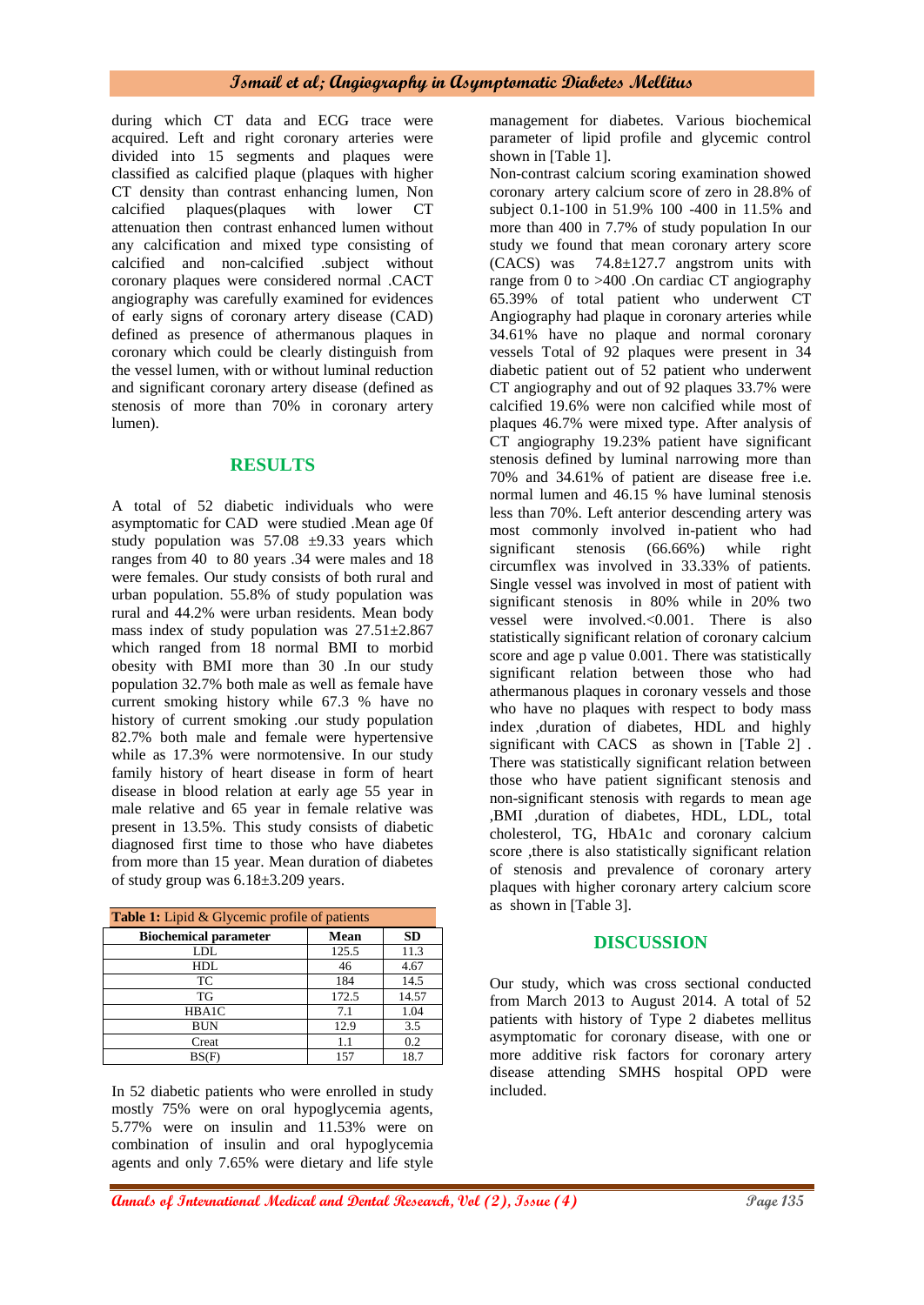| <b>CORONARY ARTERY PLAQUES</b> |                          |           |                       |           |                 |  |
|--------------------------------|--------------------------|-----------|-----------------------|-----------|-----------------|--|
| <b>Variable</b>                | Plaques present $(n=34)$ |           | Plaques Absent (n=18) |           | P-value         |  |
|                                | Mean                     | <b>SD</b> | Mean                  | <b>SD</b> |                 |  |
| Age                            | 58.4                     | 8.79      | 54.6                  | 10.08     | 0.168<br>(SNSD) |  |
| BMI                            | 28.2                     | 2.42      | 26.3                  | 3.28      | 0.022<br>(SSD)  |  |
| <b>Duration of Diabetes</b>    | 6.5                      | 2.98      | 5.5                   | 3.60      | 0.057<br>(SSD)  |  |
| <b>LDL</b>                     | 127.4                    | 12.94     | 122.0                 | 6.15      | 0.102<br>(SNSD) |  |
| <b>HDL</b>                     | 45.1                     | 5.23      | 47.7                  | 2.72      | 0.05<br>(SSD)   |  |
| TC                             | 186.3                    | 15.02     | 180.3                 | 13.10     | 0.157<br>(SNSD) |  |
| <b>TG</b>                      | 173.8                    | 16.48     | 170.1                 | 10.03     | 0.395<br>(SNSD) |  |
| HbA1C                          | 7.3                      | 1.13      | 6.8                   | 0.81      | 0.164<br>(SNSD) |  |
| <b>CACS</b>                    | 113.2                    | 144.33    | 2.4                   | 6.88      | 0.002<br>(SSD)  |  |

| Table 3: Showing factors associated with obstructive CAD |       |                               |                                 |           |                |  |  |  |
|----------------------------------------------------------|-------|-------------------------------|---------------------------------|-----------|----------------|--|--|--|
| <b>Variable</b>                                          |       | Significant Stenosis $(n=10)$ | Non-significant Stenosis (n=42) |           | P-value        |  |  |  |
|                                                          |       |                               |                                 |           |                |  |  |  |
|                                                          | Mean  | <b>SD</b>                     | Mean                            | <b>SD</b> |                |  |  |  |
|                                                          |       |                               |                                 |           |                |  |  |  |
| Age                                                      | 64.6  | 5.78                          | 55.3                            | 9.16      | $0.004$ (SSD)  |  |  |  |
| <b>BMI</b>                                               | 29.8  | 1.72                          | 27.0                            | 2.83      | $0.039$ (SSD)  |  |  |  |
|                                                          |       |                               |                                 |           |                |  |  |  |
| <b>Duration of diabetes</b>                              | 8.4   | 3.08                          | 5.7                             | 3.05      | $0.016$ (SSD)  |  |  |  |
|                                                          |       |                               |                                 |           |                |  |  |  |
| <b>LDL</b>                                               | 144.0 | 8.01                          | 121.1                           | 6.43      | $<0.001$ (SSD) |  |  |  |
| <b>HDL</b>                                               | 37.9  | 2.27                          | 47.9                            | 2.51      | $<0.001$ (SSD) |  |  |  |
|                                                          |       |                               |                                 |           |                |  |  |  |
| <b>TC</b>                                                | 205.0 | 6.88                          | 179.3                           | 11.08     | $<0.001$ (SSD) |  |  |  |
|                                                          |       |                               |                                 |           |                |  |  |  |
| <b>TG</b>                                                | 194.7 | 8.37                          | 167.3                           | 10.06     | $<0.001$ (SSD) |  |  |  |
| HbA1C                                                    | 8.0   | 1.46                          | 6.9                             | 0.81      | $0.002$ (SSD)  |  |  |  |
|                                                          |       |                               |                                 |           |                |  |  |  |
| <b>CACS</b>                                              | 298.6 | 140.99                        | 21.6                            | 28.69     | $<0.001$ (SSD) |  |  |  |
|                                                          |       |                               |                                 |           |                |  |  |  |

Ten patients (19.86%) were having significant CAD defined by luminal narrowing  $\geq 70\%$ . 46.1% of patients had non-significant luminal narrowing < 70%. Of patients with significant luminal narrowing 80% had involvement of single vessel while 20% have double vessel, and none had triple vessel involvement .66.66% have left anterior descending artery involvement, 33% have right circumflex artery involvement, non-have left main and left circumflex artery involvement.

There was statistically significant relation between those who had coronary artery plaques and those who were plaque free with respect to with respect to body mass index (p=0.02), Duration of diabetes  $(p=0.057)$ , HDL  $(P=0.05)$  CACS $(P=0.002)$ . There was statistically significant relation between those significant stenosis and non-significant stenosis with regards to mean age (P 0.004) BMI (P 0.039) duration of diabetes (P 0.016) HDL (P<0.001) LDL  $(P < 0.001)$  total cholesterol  $(P = 0.001)$ , TG  $(P = 0.001)$  $\leq 0.001$ ) HbA1c (P= 0.002) coronary calcium score  $(P < 0.001)$ .

The mean age in our study was  $57.8 \pm 9.33$  & was comparable with studies  $[25-30]$ . 65% of patient in our study were male which was comparable with other studies.[25,26,27,29] Average BMI in our study was  $27.51\pm2.86$  & showed significant relationship between high BMI with CACS, Coronary artery disease & significant stenosis. BMI was comparable with other studies. Average duration of diabetes was  $6.18 \pm 3.2$  years in our study comparable to other studies.<sup>[25,27]</sup> Family history of coronary heart disease was present in 13.5% of population .Most of our patients were hypertensive in our study (82.7%) comparable to other studies.<sup>[26,29]</sup> 32.7% of patients were smokers.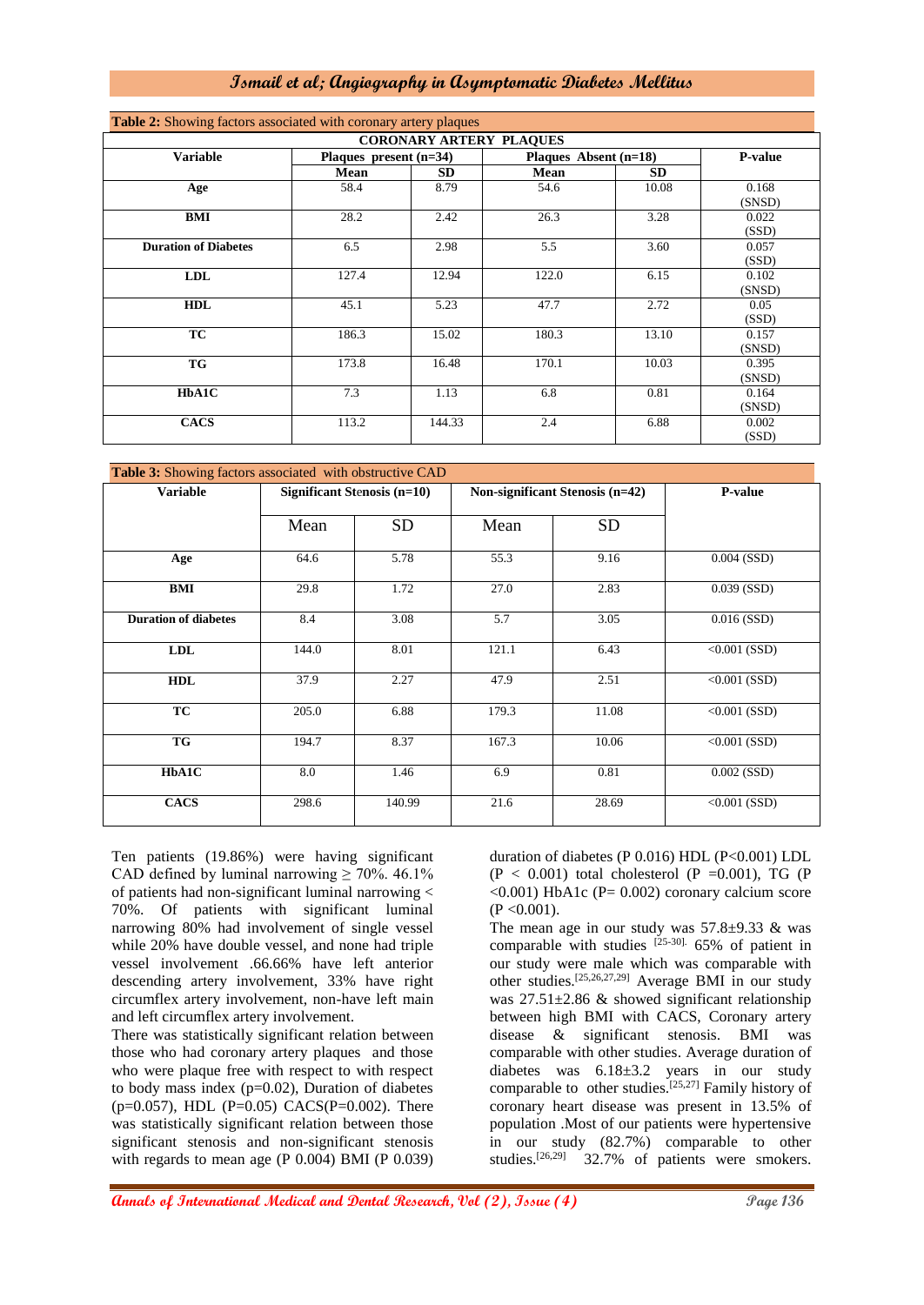Coronary artery plaques on cardiac CT Angiography was in 65.39 % of study population in our study comparable with other studies [25,26] however some studies <sup>[30]</sup> have shown plaques were present in 90% of patients. The patents in these studies had higher age and BMI as compared to our study. Significant stenosis was present in 19.3% of the patients in our study which is in conformity with other studies.[27-29,31]

Our study demonstrates the value of screening diabetic patients with one or more risk additive risk factors for CAD as 19 % of our population had significant CAD (coronary narrowing  $> 70\%$ ). Diabetic individuals have higher risk of developing CAD at an earlier age .The first presentation of CAD in diabetics can be a fatal MI , hence the need for screening individuals with diabetes with additive risk factors cannot be over emphasized. However on the other hand there is no published data, which has shown that a prospectively applied screening program has improved outcome in asymptomatic diabetic patients.

#### **CONCLUSION**

Asymptomatic diabetics with additional risk factors have high prevalence of atherosclerotic plaques with 19% having obstructive CAD. The timely detection of CAD can help in optimizing treatment. Coronary CT angio is cost effective, safe and noninvasive method of identifying CAD in asymptomatic diabetics with additional risk factors.

#### **REFERENCES**

- 1. International diabetes federation.
- 2. Zargar AH, Khan AK et al. prevalence of type 2 diabetes mellitus and impaired glucose tolerance in Kashmir valley of Indian subcontinent. Diabetes res clinpract. 2000; 47(2);135-46
- 3. Kannel WB, McGee DL et al. diabetes and glucose tolerance as risk factors for cardiovascular disease: the Framingham study. Care .diabetes, 1979; 2 (2):120-126.
- 4. National center for health statics ,center for disease control and prevention, compressed mortality file, underlying causes of deaths 1979 -2005 Atlanta ga; central for disease control and prevention. available at http//wonder.cdc.gov/mortsql.html assessed may

29 2008

- 5. Lloyd-jones D, Adams R, et al. American heart association statistics committee and stroke heart disease and stroke statistics 2009 update: a report from the American heart association statistics committee and stroke statistics subcommittee. Circulation. 2009; 119(3): e21-181. Doi: 10.1161/circulationaha.108.191 261.
- 6. Boland LL, Folsam AR et al. Occurrence of unrecognized myocardial infarction in subject aged 45-65. The ARCI study am j cardiol. 2002;92: 90,7-31
- 7. Kamili M, Dar Iqbal, Ali G, Wazir H et al. Prevalence of coronary artery disease in Kashmir Indian heart j. 2007; 59- 16: 44 -9.
- 8. Mueller [HS, Cohen LS, Braunwald E et al. Predictors of](file:///C:/Users/dr%20irfan/Desktop/android%202013/UTD%2019.3%20Mob/UpToDate/contents/mobipreview.htm)  [early morbidity and mortality after thrombolytic therapy of](file:///C:/Users/dr%20irfan/Desktop/android%202013/UTD%2019.3%20Mob/UpToDate/contents/mobipreview.htm)

[acute myocardial infarction. Analyses of patient subgroups](file:///C:/Users/dr%20irfan/Desktop/android%202013/UTD%2019.3%20Mob/UpToDate/contents/mobipreview.htm)  [in the thrombolysis in myocardial infarction \(TIMI\) trial,](file:///C:/Users/dr%20irfan/Desktop/android%202013/UTD%2019.3%20Mob/UpToDate/contents/mobipreview.htm)  [phase ii. Circulation.](file:///C:/Users/dr%20irfan/Desktop/android%202013/UTD%2019.3%20Mob/UpToDate/contents/mobipreview.htm) 1992; 85: 1254.

- 9. [Abaci A, Oğuzhana, Kahramans](file:///C:/Users/dr%20irfan/Desktop/android%202013/UTD%2019.3%20Mob/UpToDate/contents/mobipreview.htm) et al. Effect of diabetes [mellitus on formation of coronary collateral vessels.](file:///C:/Users/dr%20irfan/Desktop/android%202013/UTD%2019.3%20Mob/UpToDate/contents/mobipreview.htm)  Circulation. [1999; 99:2239.](file:///C:/Users/dr%20irfan/Desktop/android%202013/UTD%2019.3%20Mob/UpToDate/contents/mobipreview.htm)
- 10. Anand DV, Lim E, Lahiria [et al. The role of non-invasive](file:///C:/Users/dr%20irfan/Desktop/android%202013/UTD%2019.3%20Mob/UpToDate/contents/mobipreview.htm)  [imaging in the risk stratification of asymptomatic diabetic](file:///C:/Users/dr%20irfan/Desktop/android%202013/UTD%2019.3%20Mob/UpToDate/contents/mobipreview.htm)  [subjects .Eur heart j.](file:///C:/Users/dr%20irfan/Desktop/android%202013/UTD%2019.3%20Mob/UpToDate/contents/mobipreview.htm) 2006; 27:905.
- 11. [Grundy SM, Benjamin IJ et al. Diabetes and cardiovascular](file:///C:/Users/dr%20irfan/Desktop/android%202013/UTD%2019.3%20Mob/UpToDate/contents/mobipreview.htm)  [disease: a statement for healthcare professionals from the](file:///C:/Users/dr%20irfan/Desktop/android%202013/UTD%2019.3%20Mob/UpToDate/contents/mobipreview.htm)  [american heart association. Circulation.](file:///C:/Users/dr%20irfan/Desktop/android%202013/UTD%2019.3%20Mob/UpToDate/contents/mobipreview.htm) 1999; 100:1134.
- 12. [Guk, Cowiecc, Harris MI et al. Diabetes and decline in heart](file:///C:/Users/dr%20irfan/Desktop/android%202013/UTD%2019.3%20Mob/UpToDate/contents/mobipreview.htm)  [disease mortality in us adults. Jama.](file:///C:/Users/dr%20irfan/Desktop/android%202013/UTD%2019.3%20Mob/UpToDate/contents/mobipreview.htm) 1999; 281:1291.
- 13. [Juutilainena, Lehtos, Rönnemaat et al. Type 2 diabetes as a](file:///C:/Users/dr%20irfan/Desktop/android%202013/UTD%2019.3%20Mob/UpToDate/contents/mobipreview.htm)  [coronary heart disease equivalent: an 18-year prospective](file:///C:/Users/dr%20irfan/Desktop/android%202013/UTD%2019.3%20Mob/UpToDate/contents/mobipreview.htm)  [population-based study in finnish subjects. Diabetes care.](file:///C:/Users/dr%20irfan/Desktop/android%202013/UTD%2019.3%20Mob/UpToDate/contents/mobipreview.htm) [2005; 28:2901.](file:///C:/Users/dr%20irfan/Desktop/android%202013/UTD%2019.3%20Mob/UpToDate/contents/mobipreview.htm)
- 14. [Hu G, Jousilahtip, Qiaoq et al. The gender-specific impact](file:///C:/Users/dr%20irfan/Desktop/android%202013/UTD%2019.3%20Mob/UpToDate/contents/mobipreview.htm)  [of diabetes and myocardial infarction at baseline and during](file:///C:/Users/dr%20irfan/Desktop/android%202013/UTD%2019.3%20Mob/UpToDate/contents/mobipreview.htm)  [follow-up on mortality from all causes and coronary heart](file:///C:/Users/dr%20irfan/Desktop/android%202013/UTD%2019.3%20Mob/UpToDate/contents/mobipreview.htm)  [disease. Jam collcardiol.](file:///C:/Users/dr%20irfan/Desktop/android%202013/UTD%2019.3%20Mob/UpToDate/contents/mobipreview.htm) 2005; 45:1413.
- 15. Ranjadayalan k, Umachandran V et al. Prolonged anginal perceptual threshold in diabetes: effects on exercise capacity and myocardial ischemia. am collcardiol. 1990;16(5):1120- 4.
- 16. Jouvenx, Lemaitre RN et al. Diabetes, glucose level, and risk of sudden cardiac death .Eur heart j. 2005;26:2142–7.
- 17. Malmberg kI, Yusuf S et al. Impact of diabetes on long-term prognosis in patients with unstable angina and non-q-wave myocardial infarction: results of the oasis (organization to assess strategies for ischemic syndromes) registry. Circulation. 2000;102(9):1014-9.
- 18. The bypass angiography revasculisation investigation (BARi) in comparison of coronary artery bypass surgery with angioplasty in patients with multi vessel disease (correction 1997:388,147) n eng j .med. 1996;335:217:25)
- 19. Whang WI, Bigger JT et al. Diabetes and outcomes of coronary artery bypass graft surgery in patients with severe left ventricular dysfunction: results from the cabg patch trial database. The cabg patch trial investigators and coordinators' am collcardiol. 2000; 36(4):1166-72.
- 20. Scognamiglio RI, Negut et al detection of coronary artery disease in asymptomatic patients with type 2 diabetes mellitus. J amcollcardiol. 2006;47(1):65-71. E pub 2005 dec 9.
- 21. Consensus development conference on the diagnosis of coronary heart disease in people with diabetes: 10-11 February 1998, Miami, Florida. American diabetes association. Diabetes care. 1998; 21 :1551–9.
- 22. Achenbach S et al top 10 indications for coronary CTA. Ruling out stenosis in patients at low-to-intermediate risk for coronary artery disease tops the list, but coronary CT angiography has a much broader role to play. Supplement to applied radiology; 2006.
- 23. Schuijf JD, Bax JJ et al. Do risk factors influence the diagnostic accuracy of non-invasive coronary angiography with multi slice computed tomography? J nuclcardiolsept. 2006; 13(5): 635–641.
- 24. Berman DS, Wong ND et al relationship between stressinduced myocardial ischemia and atherosclerosis measured by coronary calcium tomography. Jam collcardiolaug. 2004; 44(4): 923-930.
- 25. Juan j. Rivera, khurramnasir et al. Conducted a study to describe the detection of occult coronary artery disease in asymptomatic individuals with diabetes mellitus using noninvasive cardiac angiography. [Atherosclerosis.](http://www.ncbi.nlm.nih.gov/pubmed/18822414) 2009; 203 (2): 442-8.
- 26. Silva Jd, Mota P, Coelha A et al. Incidence of subclinical atherosclerosis in asymptomatic type-2 diabetic patients: the

**Annals of International Medical and Dental Research, Vol (2), Issue (4) Page 137**